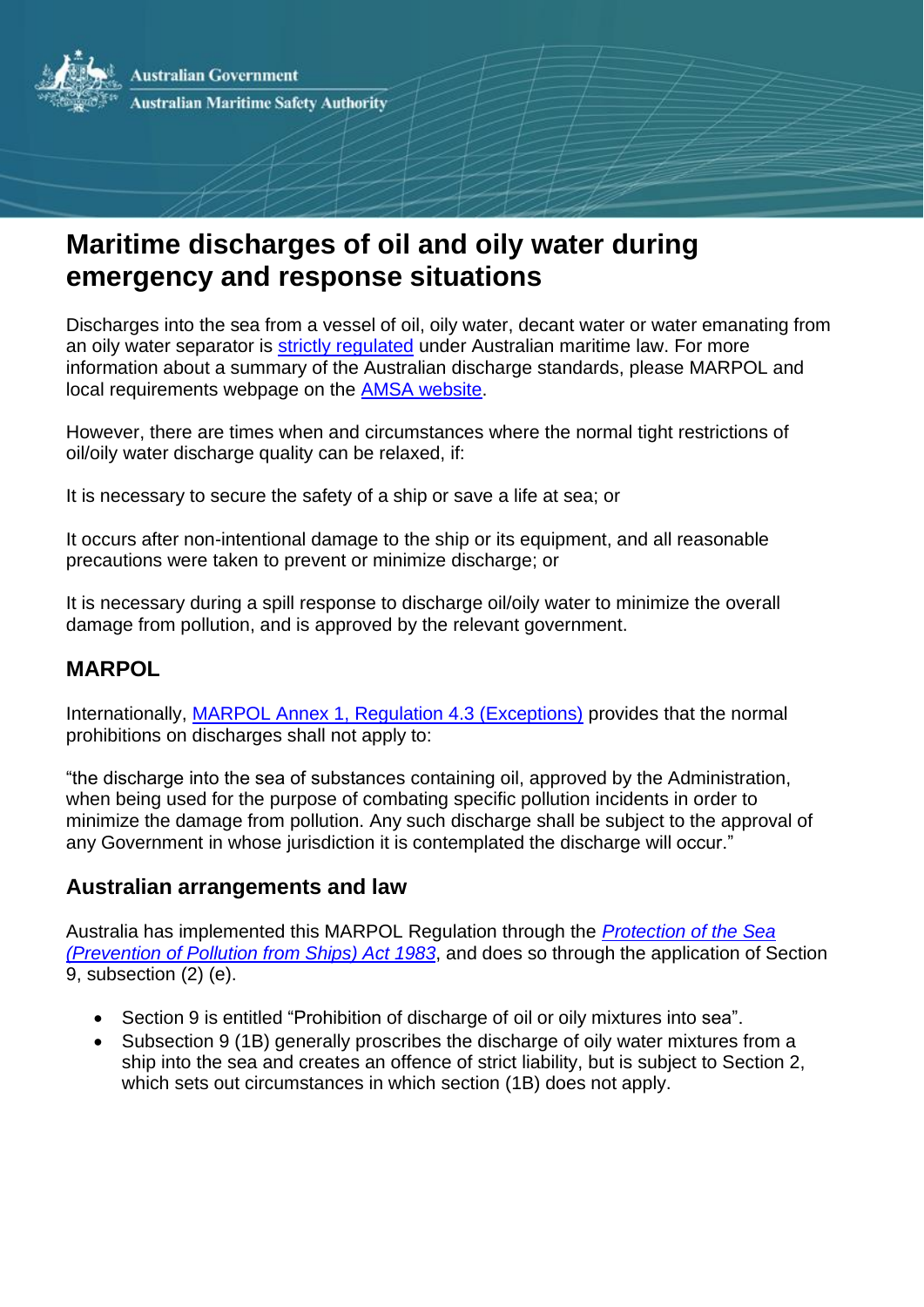- Subsection 9 (2) (e) provides for the circumstance where the oily mixture, if discharged for the purposes of combating specific pollution incidents in order to minimize the damage from pollution, and the action has been approved by a prescribed officer, is exempt from further action.
- Within AMSA, as the Government's administrator of the legislation, the "prescribed officers" able to give approval are: the AMSA Local Manager; the Manager Response Planning; the Executive Director, Response; and the Executive Director, Operations.

Note, that the Approval is specific to a particular and specified vessel, for its engagement in the particular spill response, and not as a general discharge approval.

There is no specific AMSA form for this application for this Approval as it is recognised the applicant may not always have access to standard forms. However, the applicant should provide a full explanation to assist the person assessing the Approval, and as a minimum, provide the following information about:

- who and why the vessel, the incident and the applicant;
- what the planned response operations that require the oily water discharge;
- how the state and capability of the ship as a response platform; and
- result the expected discharge volumes or rates.

The above applies to all Australian waters, including State/NT waters, except where the State/NT has passed its own legislation providing for the MARPOL Regulation, where approval is provided by its own "prescribed officers" or similar. If the State/NT legislation is silent on the issue, or in conflict with the MARPOL Regulation intent, then the Commonwealth legislation applies, as the means to implement the international obligation.

## **Discharge of oily water into the sea from land-based activities and facilities**

#### **This is an entirely different matter.**

Discharge of oily water, decant water or water emanating from an oily-water separator, from a land-based storage facility (tank, IBC, drum, etc.) to the sea is subject to the specific water and/or land pollution laws of the local (Commonwealth, State or Territory) jurisdiction. These can vary from jurisdiction to jurisdiction. Responders and waste operators should be aware of the local requirements.